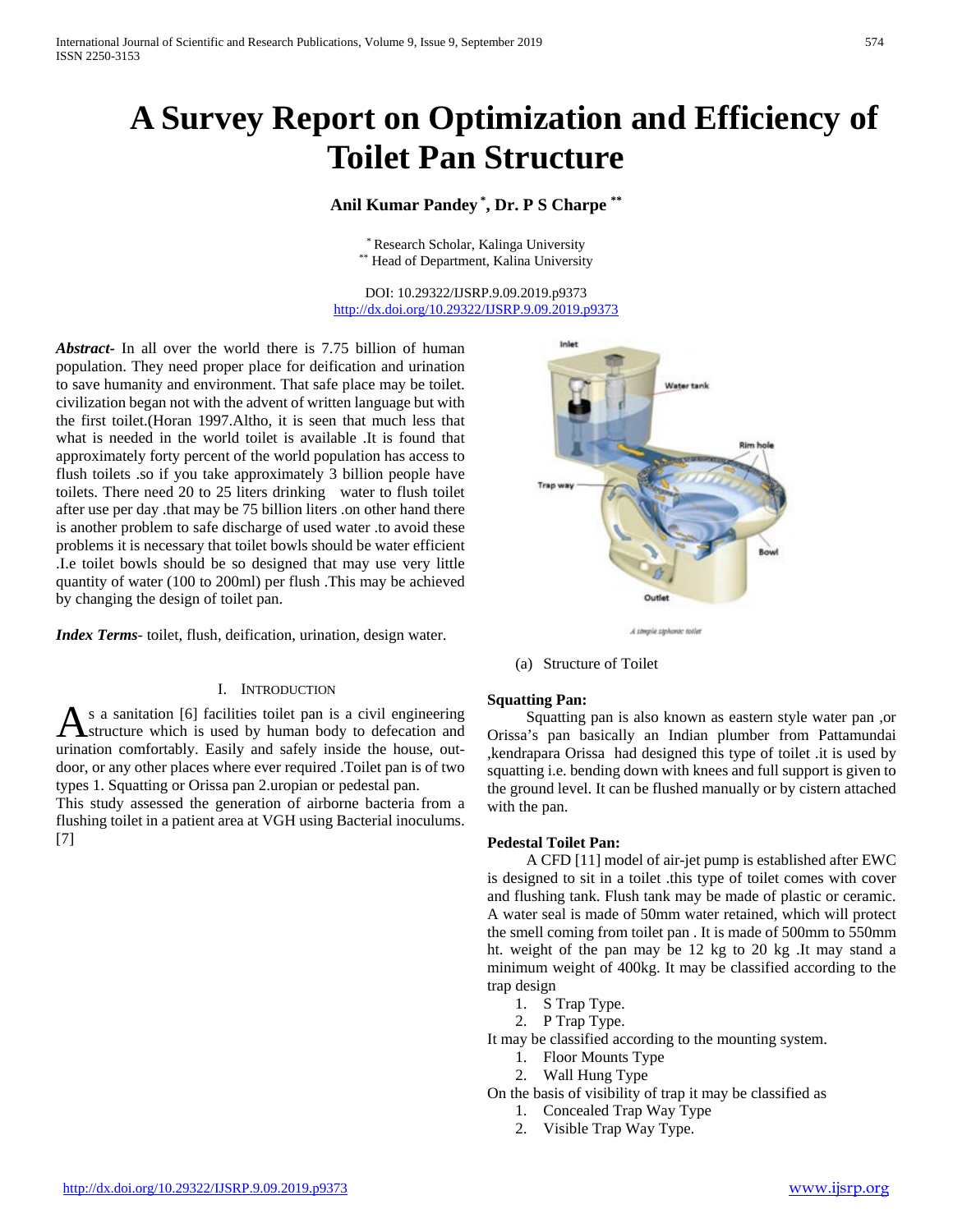International Journal of Scientific and Research Publications, Volume 9, Issue 9, September 2019 575 ISSN 2250-3153

# **The structure of toilet:**

 A toilet pan [1] is designed so as that human body can urinate and deficient comfortably keeping in mind the comfort during utilization the toilet pan is associated with toilet seat ,cistern ,pedestal support .to know the structure of toilet pan we may look the diagram drown below.

 To be sure the new toilet will cover the area, check the dimensions of the space in which the toilet is to be installed, including the footprint of the old toilet. [9]





Velocity vector of air on symmetry plane

### (d) Structure of Toilet

#### **Base:**

 The base of a toilet pan is the bottom part of the structure which comes in contact of floor or wall (in case of wall mounted) .It holds the pan correctly during its use and transfer the load of user to the ground .The base is fixed with floor by screws.

#### **Stand:**

 Stand is the middle part of the toilet pan .A suitable height is maintained for comfort of users .this part also functions for flushing space [2] in the toilet.

#### **Bowl:**

 Bowl of a toilet pan works to collect human scrota during deification or urination .It also function as cleaning space during flush.

#### **Trap:**

 It is a part of a pan connected with sewer line for disposal of execreta .Trap also protects bad smell entry from sewer to toilet room .It works as water [3] seal.

#### **Wax ring:**

 Made from a molded wax loop around a short plastic tube, wax rings are pretty foolproof, inexpensive and shape themselves to fit almost any toilet and floor drain. They also resist mold and bacteria their sealing ability after years of use. Wax ring is connected with cover .it gives support to users .it provides way to flush water in bowl. [4]

### **Seat cover:**

 A toilet seat cover or in other word we can say that the toilet sheet is a disposable piece of paper shaped like the toilet seat itself that can be placed on the seat by human. Its purpose is to protect the toilet's human from germs that may be resting on the seat by creating a protective barrier. Seat cover is upper part of toilet pan it is used to cover the pan after use.

#### **Toilet flush:**

 Toilet flush is used for clean the toilet pan after use. The custom will offer a dual flush function. The flush will be activated by a button setup that will be easy for the user to understand. [10]

#### **Advantages of current structure of toilet pan**

 Toilet pans available in market are more comfortable for users. Increasing design and compactness requirements, combined with water consumption reductions [9] and increasingly demanding standards requirements, need to be considered when proposing new toilet bowls to the market. [8]

# **Disadvantages of current structure of toilet pan:**

 Current structure of toilet pan need more water for clean .Material used for toilet pan structure are breakable, maintenance of toilet pan is also a tough work.

#### **Future of toilet:**

 In future toilet [7] may be water less .waste obtained may be utilized for manure.